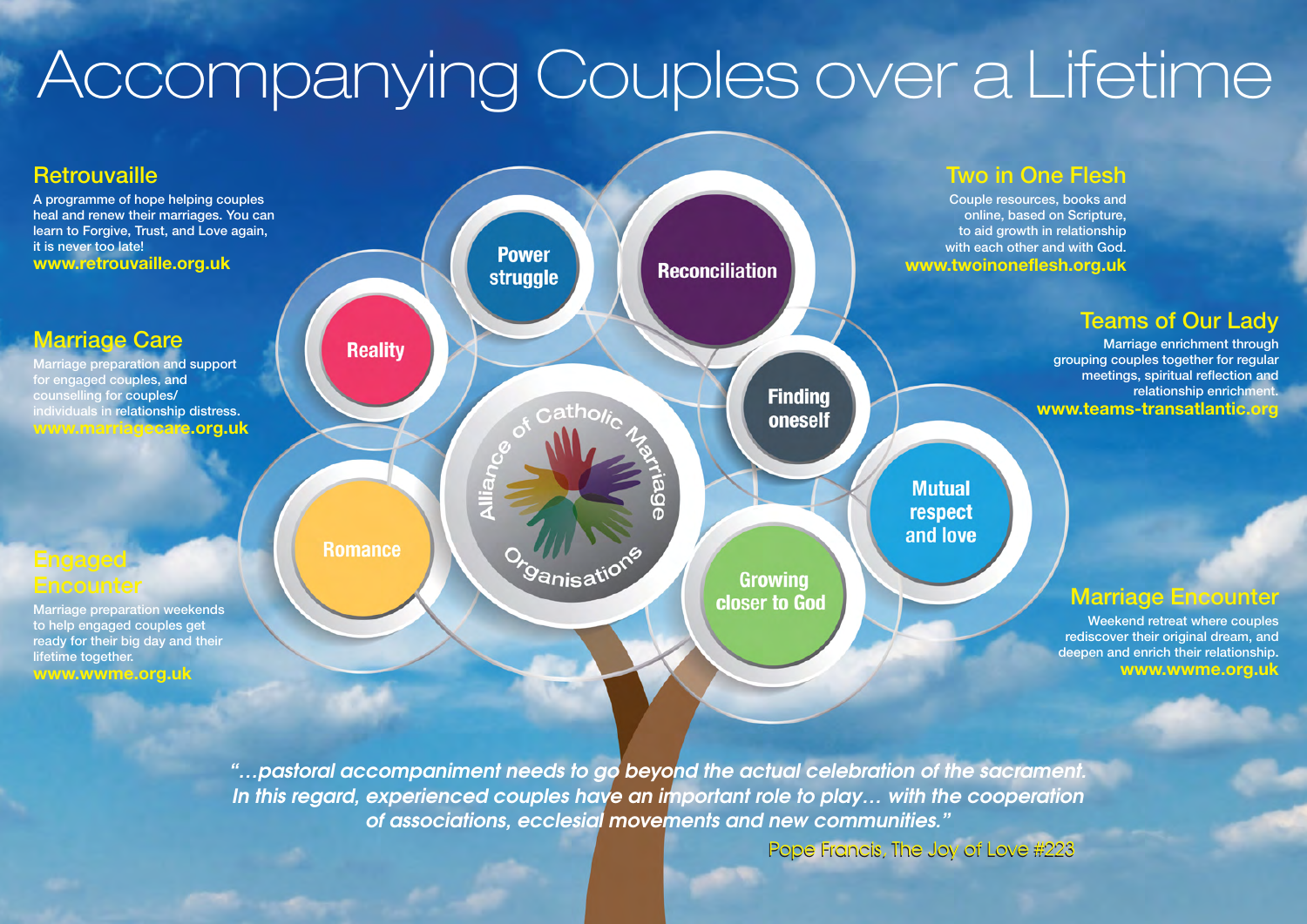

### Stages in a Relationship

Although these stages suggest a chronological order, events in life can be more complex and sometimes throw people back to an earlier stage.

#### **Romance** – becoming a couple

Relationships usually start out with romance, though in some cultures, for example, where a marriage is arranged, romance may come later. differences and difficulties are often overlooked, even denied. Everything is perfect – it feels quite 'unreal' – and in a way it is. But couples need this intense phase, and if they do not build this 'togetherness', the relationship can run into difficulties very quickly.

At this stage a couple are building a sense of togetherness, so

#### **Reality** – the differences start to appear

Reality hits eventually and partners each reconnect with the outside world and realise again they are two individuals with differences that need to be reconciled. It can be a disheartening time. Each partner has to adjust to the responsibilities, problems and complexity of living together. This includes learning how to compromise, manage conflict and work through differences.

It can be upsetting when a relationship begins to change. And if one partner begins to re-establish their independence the other may react by becoming overly demanding.

Partners who manage this phase will have a much better chance of developing the skills they need in order to deal with the challenges of the coming years.

#### **Power struggles** – practising independence

In this stage, each partner's need for independence grows as does a desire to get their own way, perhaps out of a fear of not being accepted or respected by the other. Arguments, blaming and criticism become more frequent and intense; conflict rises and is often focused on issues such as money, bringing up the children and who does what around the home.

#### **Finding oneself** – independence

The next stage is another difficult one for couples – when one or both partners are engaged in 'finding oneself' in some way again. The focus shifts away from 'we' - to 'me' as individuals each question: 'Who am I?' 'What do I want?' 'What do I need?'

#### **Reconciliation** – working through

#### **Mutual respect and love** – interdependence

Mutual respect and love is a stage that all couples aspire to Each partner feels fully accepted by the other and they have reached a comfortable balance between being together and their own

individuality. Both partners are free to explore new ways of fulfilling themselves instead of pouring so much energy into the relationship.

#### **Growing Closer to God:** At every step and new stage

"There is no guarantee that we will feel the same way all through life. Yet if a couple can come up with a shared and lasting life project, they can love one another and live as one until death do them part, enjoying an enriching intimacy. The love they pledge is greater than any emotion, feeling or state of mind, although it may include all of these. It is a deeper love, a lifelong decision of the heart.

Even amid unresolved conflicts and confused emotional situations, they daily reaffirm their decision to love, to belong to one another, to share their lives and to continue loving and forgiving. Each progresses along the path of personal growth and development. On this journey, love rejoices at every step and in every new stage."

Pope Francis, The Joy of Love #163.

and a time when some relationships break down. But many couples work though this stage by coming to terms with their differences and finding ways of not letting their disagreements damage their closeness, even though they struggle to keep a sense of connection.

Couples often find this stage particularly stressful because they feel less connected and sense that they are drifting apart because both are doing their own thing. They may argue more and it is often at this stage that affairs can happen, and couples can separate.

This is a difficult stage for couples

Couples who have weathered the difficult stages can accept the independence of their partner and still feel connected to them. As such, they focus on reconciliation as they work out a new sense of togetherness. They understand each other better, are more accepting and tolerant of each other and feel committed. They see their differences as strengths and not as weaknesses in their relationship.